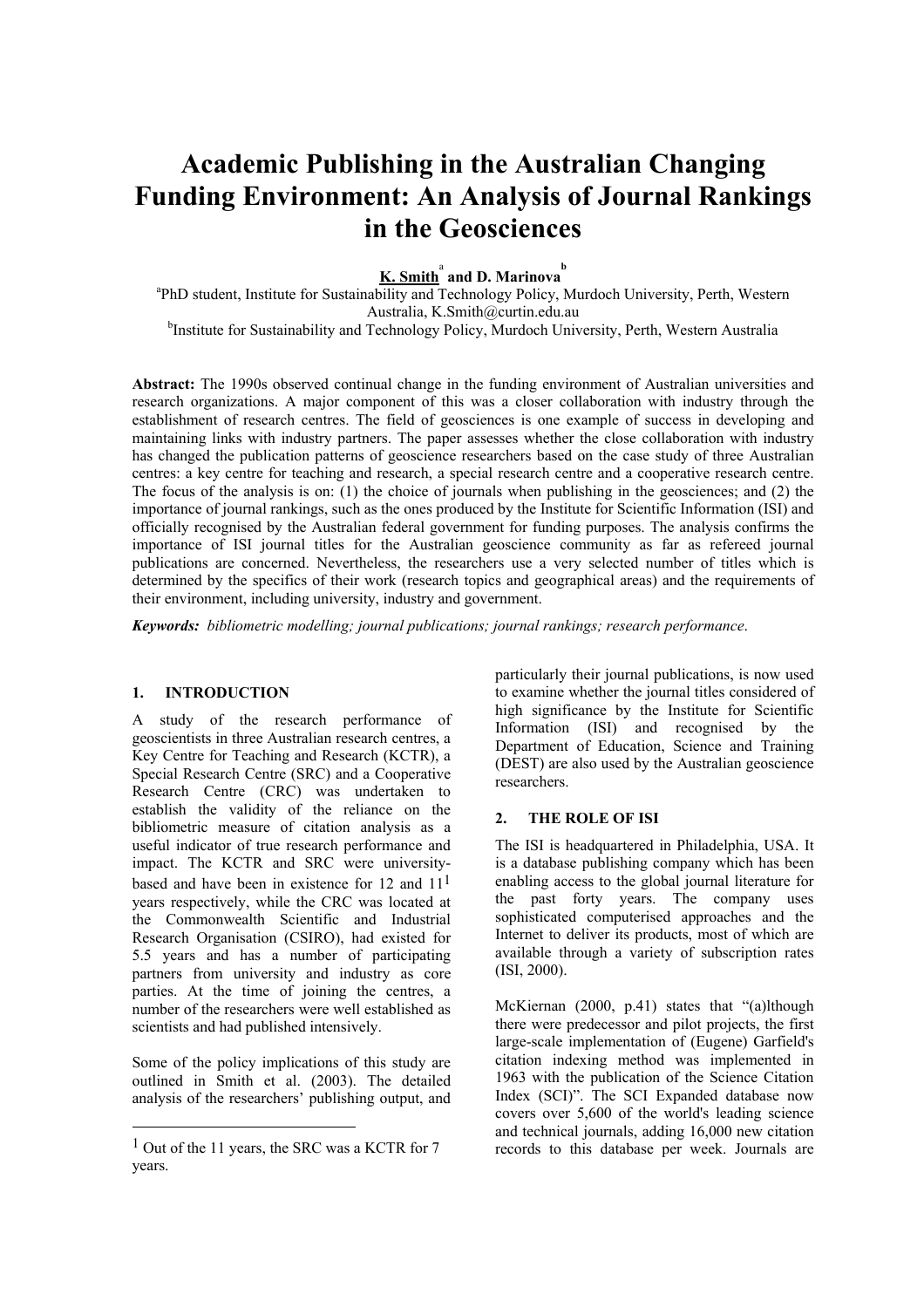available back to 1973. The ISI databases are used world wide as a source of information regarding the publishing record and resultant productivity of researchers. They have also been used to feed data into the Australian federal government's policy evaluations of research capability.

The ISI's owner, Eugene Garfield's study in 1969 lead to the formulation of the so-called Law of Concentration "by which the bulk of the information needs in science can be satisfied by a relatively small, multidisciplinary core of journals" (Bensman, 2001, p. 714). It is upon this outcome that the ISI indexing service is based.

The "ISI's editorial staff reviews nearly 2,000 new journal titles annually, but only 10-12% of the journals evaluated are selected" (ISI, 2001). The Institute claims that:

[The] ISI captures all cited references from each of the 8,000 journals covered, citation information is available on covered journals as well as those not covered but that have been cited by any of the 8,000 core journals (ISI 2001).

The journals are evaluated by the ISI on the basis of the following indicators:

- basic publishing standards;
- editorial content:
- internationality of authorship;
- existing citation data on the journal;
- timeliness of publication ("the ability to publish on time implies a healthy backlog of manuscripts essential for ongoing viability" (ISI, 2001);
- adherence by the journal to international editorial conventions;
- English language article titles, abstracts and keywords – an essential indicator; and
- application of peer review.

This tone of exclusivity mirrors the perceptions of the academic scholar and the research scientist in their view of scholarly journal publication. It has spread to the geosciences, yet authors like Blair (1992) and Klimley (1993) remark that there are a number of media, including government reports, maps and other grey literature, in which the geoscientist publishes, reads and which are not captured by the ISI.

#### **3. ISI AND THE GEOSCIENCES**

The geosciences are covered by the ISI under the main categories of *Geosciences, Multidisciplinary*

(GM) which comprises a list of 117 titles; *Engineering, Geological* (EG) – 17, *Engineering, Petroleum* – 27, *Geochemistry & Geophysics* (GG) – 47 and *Geology* (G) - 35, the total number of ISI geoscience titles being 218 (24 journals appear on more than one list simultaneously). It was found that the participant researchers have further used 21 ISI titles outside the geoscience categories, adding to the above mentioned list of ISI titles. There are, however, a wide range of other refereed journal titles in the area of geosciences which do not make it on any of the ISI lists.

The study found that the participant researchers from the three centres heavy relied on both ISI indexed and refereed non-ISI titles for journal publication. This acknowledges the geoscientists' recognition of their value and consequently of the importance of this measure of academic performance. The analysis presented below is indicative and addresses two main questions: (1) has joining a centre changed the researchers' preferences for journal titles when publishing? and (2) how accurately do the ISI lists reflect the Australian geoscientists' journal publishing preferences? To do so, we first examine the ISI journal titles no longer in use by the case study's participants, and then analyse the used ISI and non-ISI titles.

#### **3.1 ISI titles no longer used**

Out of the total number of 239 ISI journals relevant to the Australian geoscientists (218 officially recognised by ISI plus 21 additionally used by the participant researchers), 61 titles (around 25%) were used prior to joining the research centre but no longer used. This decline of interest in ISI titles was most evident at the CRC where 41 titles were no longer used and less pronounced at the KCTR (13) and the SRC (17). The researcher membership of the CRC includes many geoscientists, as well as academics and/or scientists from the fields of law, social science, environmental science and soil science. There was evidence in the titles now used that some of the CRC participants have switched geoscience fields and/or are now publishing in journal titles in which they had not published in the past as they had become relevant to research projects that were being currently conducted. These trends were not evident for the KCTR or the SRC whose research staff remain very focussed on geoscience. The titles abandoned by them reflect a differing emphasis in geoscientific research rather than a new field.

Some of the ISI titles no longer used by the Australian geoscientists from the case study include: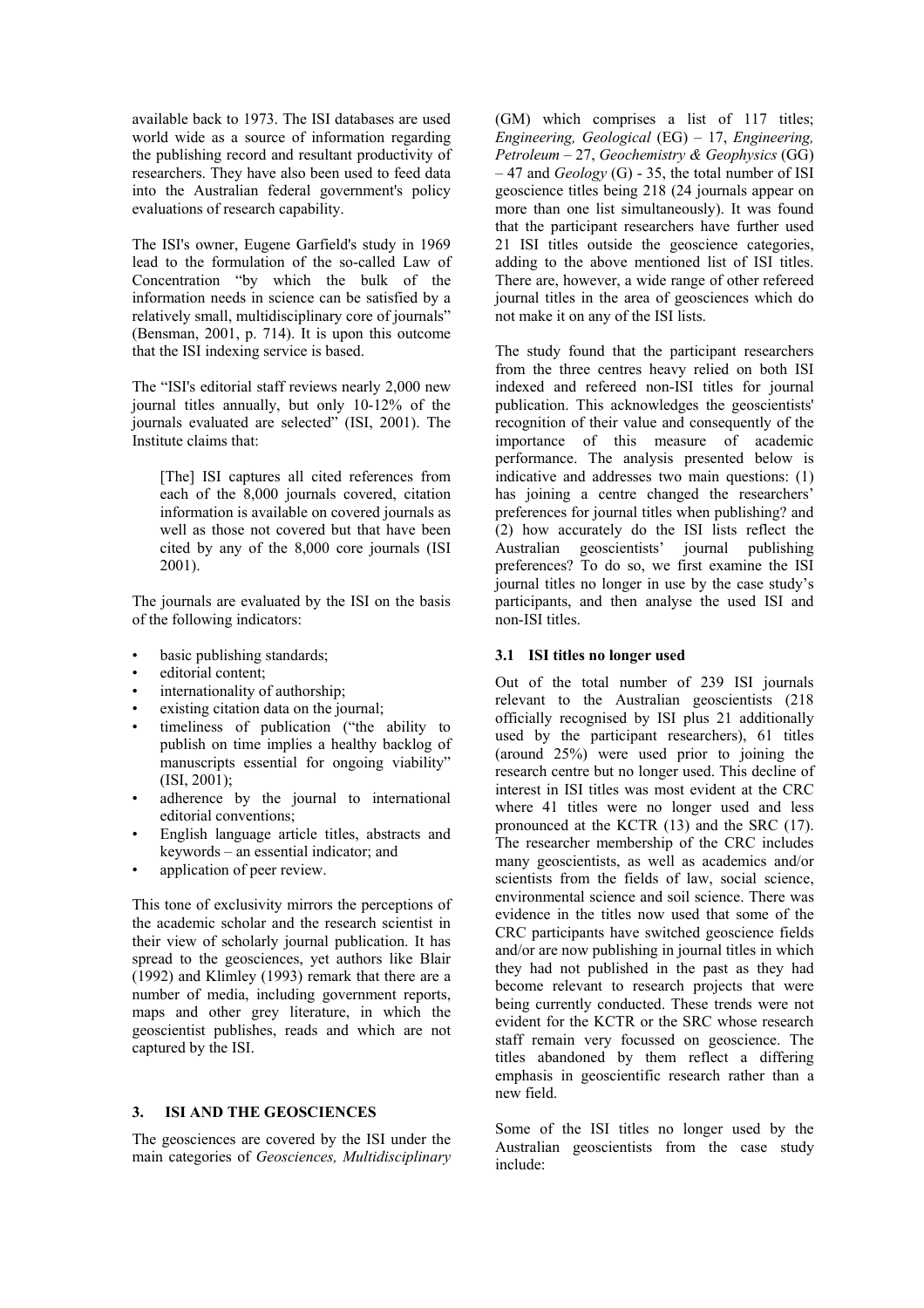*Applied Geochemistry; Geochimica et Cosmochimica Acta Geophysical Research Letters; Journal of Geophysical Research: Solid Earth; Journal of Petrology; Nature;* and *Transactions of the Royal Society of Edinburgh – Earth Sciences*.

Examples of changing research areas for the KCTR include the now missing fields of palaeontology (*Alcheringa)*, planetary science (*Earth & Planetary Science Letters)*, and mineralogy (*American Mineralogist)*. Subject areas have changed for the SRC with titles in the planetary science (*Earth, Moon & Planets)*, geochemistry and geophysical areas considered no longer relevant.

#### **3.2 ISI titles used**

Table 1 shows the use of journal titles by the participant researchers in the study. Each journal use is presented as a fractionated event (according to the number of authors) as well as unit count, both pre and post joining the centre. The data in Table 1 contains 26 titles which achieved greater than or equal to five unit hits per title for at least one centre. The table includes 19 geoscience ISI titles for which the 2001 impact and citation ranks are also shown. The ISI impact factor measures the frequency with which the "average article" in a journal has been cited as at 2001 to articles published in 2000 and 1999. This factor is a ratio between citations and recent citable items published and is claimed to provide a way to judge the prestige and influence of a particular journal. Ranking by total cites is for the total number of citations of journal articles for the same period.

Multiple authorship (as indicated by fractionated counts) was common before the establishment of the centres and has continued (Table 1). It is particularly prevalent for the high-count journal titles, such as *Australian Journal of Earth Sciences* (*AJES*)*, Economic Geology and the Bulletin of the Society of Economic Geologists* (*EG*) and *Journal of Geochemical Exploration* (*JGE*). These titles are ranked GM 39 (of 117), GG 14 and GG 43 (of 47) respectively. This means that in the eyes of the ISI, the *AJES* and *EG* are prestigious, but not among the highest ranked within their categories. The *JGE* is close to the bottom of the list in its GG category.

When compared with the total cite counts, the *AJES* falls from 39 to 49 place (of 117) while *EG* and *JGE* improve their rankings, from 14 to 12 and from 43 to 27 (of 47) respectively.

*American Mineralogist* is listed first, hence as the most prestigious in the GG category. This title was used only by researchers from the CRC and prior to joining the centre. The ISI top impact ranked journals from the other categories were not used by the Australian geoscientists. This includes *Advanced Geophysics*, ranked first in the GM category, *Review of Geophysics*, first in GG and *Quaternary Scientific Review*, first in G.

The top citations ranked journal in the GG category, *Geochimica et Cosmochimica Acta*, was used only by the SRC participants although its usage has declined after joining the centre. Another title to note is *Geology*, ranked very highly in the G category (first for citations and second for impact out of 35 titles). It has experienced a growth in interest from the participants in the KCTR (fractionated count 3; unit count 9) and remained relatively stable for the SRC (fractionated count 0.7; unit count 3), though is no longer used by the CRC. This reflects the CRC's geoscientific orientation.

The ISI top citations ranked journals from the other categories were not used by the Australian geoscientists. This includes *Journal of Geophysical Resources*, ranked first in the GM category and *Geotechnique*, first in EG.

There are only two titles in the list in which all three centres publish:

• *AJES* – the continued use of this title post joining the centres indicates the geoscientists' recognition of the need to alert practicing Australian geoscientists to their work. Although this title does not rate very highly (GM 39) in the ISI rankings, the Australian orientation of the research undertaken by the centres makes this "home" journal very appropriate for dissemination of research outcomes. It is also the only ISI-indexed Australian geoscience journal title.

• *EG* – both directors of the KCTR and the SRC have been or are on the editorial panel for this title and it is likely that because of their involvement the participant researchers are encouraged to publish there. The waning interest in this title by participants from the CRC reflects their changing geoscientific orientation to geochemistry, soil related science and exploration.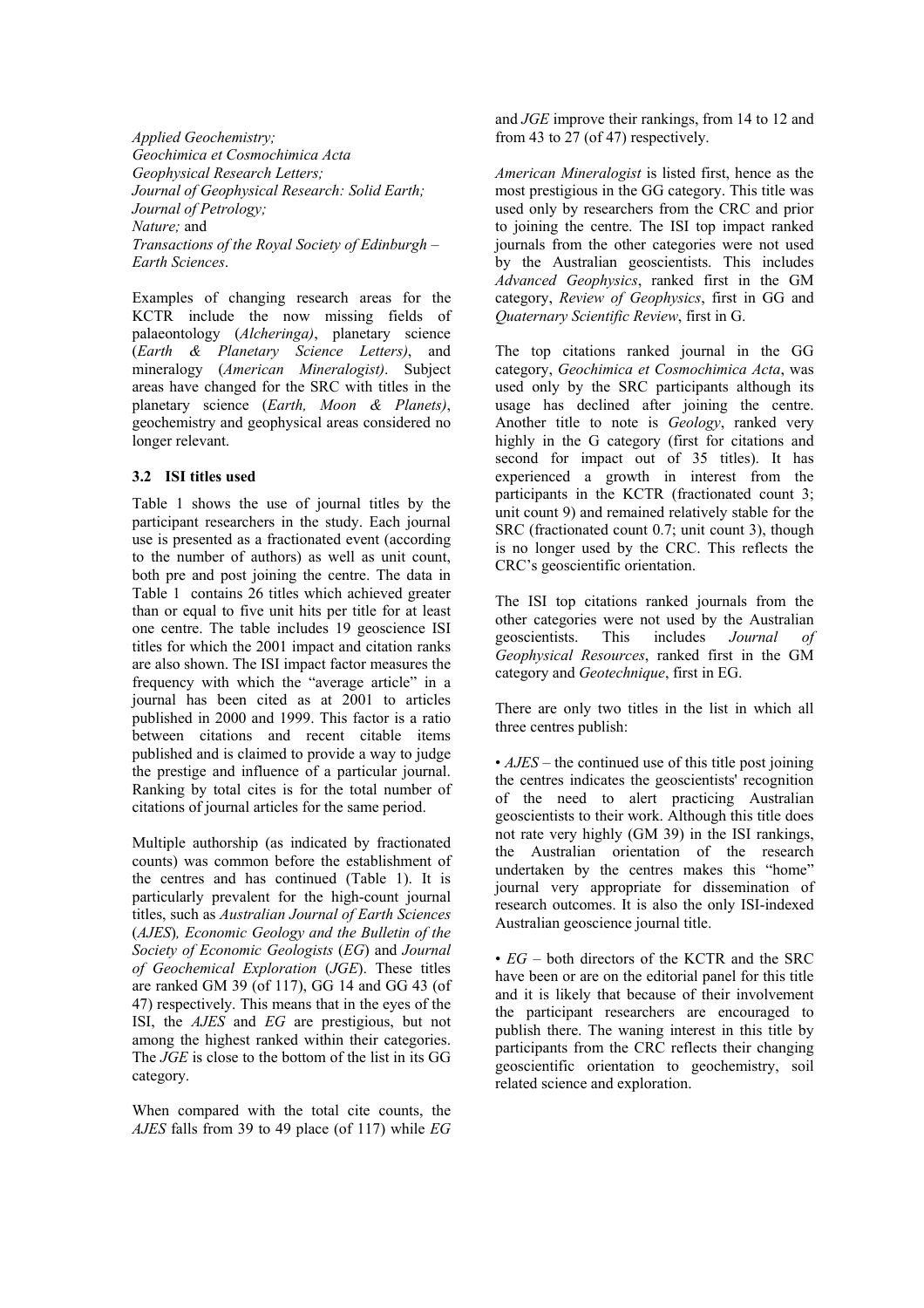| Impact rank /<br><b>Citations</b><br>rank* | <b>JOURNAL TITLE</b>                                                                             | <b>KCTR</b><br>Fractionated/<br>unit<br>pre/post centre | <b>SRC</b><br>Fractionated/<br>unit<br>pre/post centre | <b>CRC</b><br>Fractionated/<br>unit<br>pre/post centre |
|--------------------------------------------|--------------------------------------------------------------------------------------------------|---------------------------------------------------------|--------------------------------------------------------|--------------------------------------------------------|
| GG10/4                                     | American Mineralogist                                                                            |                                                         |                                                        | 10.33 / 15.00<br>nil                                   |
| GM39/49                                    | Australian Journal of Earth Sciences                                                             | 2.67 / 5.00<br>2.46 / 10.00                             | 7.07 / 13.00<br>6.08 / 11.00                           | 13.61 / 22.00<br>4.65 / 12.00                          |
|                                            | Australian Journal of Soil Research                                                              |                                                         |                                                        | 2.33 / 5.00<br>1.16 / 3.00                             |
| GM47/7                                     | Canadian Journal of Earth Sciences                                                               | 2.86 / 6.00<br>0.99 / 3.00                              |                                                        |                                                        |
|                                            | Canadian Mineralogist                                                                            | 1.95/6.00<br>0.73 / 3.00                                |                                                        | 3.41 / 6.00<br>0.7 / 2.00                              |
| GM44/12                                    | Clays & Clay Minerals                                                                            |                                                         |                                                        | 8.99 / 18.00<br>2.83 / 6.00                            |
| GG7/5                                      | Contributions to Mineralogy $\&$<br>Petrology                                                    |                                                         | 4.73 / 10.00<br>0.58 / 2.00                            |                                                        |
| GG3/2                                      | Earth & Planetary Science Letters                                                                |                                                         | 4.25 / 11.00<br>3.30 / 10.00                           | 0.70 / 2.00<br>0.35 / 3.00                             |
| GG14/12                                    | Economic Geology and the Bulletin of<br>the Society of Economic Geologists                       | 6.24/19<br>5/17                                         | 14.00 / 30.00<br>10.13 / 24.00                         | 5.20 / 10.00<br>0.75 / 2.00                            |
| GG4/1                                      | Geochimica et Cosmochimica Acta                                                                  |                                                         | 2.64 / 8.00<br>0.64 / 3.00                             |                                                        |
| G2/1                                       | Geology                                                                                          | 0.90 / 3.00<br>3.01 / 9.00                              | 1.83 / 3.00<br>0.73 / 3.00                             | 3.66 / 5.00<br>nil                                     |
| G29/25                                     | Geology of Ore Deposits                                                                          |                                                         |                                                        | 2.69/6.00<br>nil                                       |
| GG43/27                                    | Journal of Geochemical Exploration                                                               |                                                         | nil<br>2.24 / 6.00                                     | 16.63 / 34.00<br>8.50 / 20.00                          |
| GG2/9                                      | Journal of Petrology                                                                             |                                                         | 1.75 / 3.00<br>1.56 / 7.00                             |                                                        |
| GG22/26                                    | Mineralium Deposita                                                                              | 1.00 / 3.00<br>4.43 / 13.00                             | 1.16 / 3.00<br>2.70 / 5.00                             |                                                        |
|                                            | Mineralogical Magazine                                                                           |                                                         |                                                        | 5.00 / 7.00<br>nil                                     |
| GG33/32                                    | Mineralogy & Petrology                                                                           |                                                         | 1.55/6.00<br>0.83 / 2.00                               |                                                        |
|                                            | Nature                                                                                           | 0.95/4.00<br>0.70 / 2.00                                | 3.33 / 5.00<br>nil                                     |                                                        |
|                                            | New Scientist                                                                                    |                                                         | 5.00 / 5.00<br>1.00 / 1.00                             |                                                        |
| GM72/47<br>G21/10                          | New Zealand Journal of Geology &<br>Geophysics                                                   |                                                         |                                                        | 6.29/9.00<br>0.50 / 2.00                               |
| G23/20                                     | Ore Geology Reviews                                                                              | 0.5 / 1.00<br>3.96 / 12.00                              |                                                        |                                                        |
|                                            | Palaeogeography, Palaeoclimatology,<br>Palaeoecology                                             |                                                         |                                                        | 1.39/6.00<br>nil                                       |
| GM14/17                                    | Precambrian Research                                                                             | 0.40 / 2.00<br>2.73/11.00                               |                                                        |                                                        |
|                                            | Quaternary International                                                                         |                                                         |                                                        | nil<br>1.94 / 6.00                                     |
|                                            | Transactions of the Institution of Mining<br>and Metallurgy Section B - Applied<br>Earth Science |                                                         | 2.49/5.00<br>nil                                       |                                                        |
| GM41/52                                    | Zeitschrift für Geomorphologie                                                                   |                                                         |                                                        | 8.33 / 12.00<br>1.00 / 1.00                            |

|  |  | Table 1. ISI journal titles used by Australian geoscientists |
|--|--|--------------------------------------------------------------|
|  |  |                                                              |

\* The impact and citations ranks for ISI titles refer to 2001. GM denotes Geosciences, Multidisciplinary; GG is used for Geochemistry & Geophysics and G for Geology. "--" denotes ISI titles not assigned to the above geoscience categories.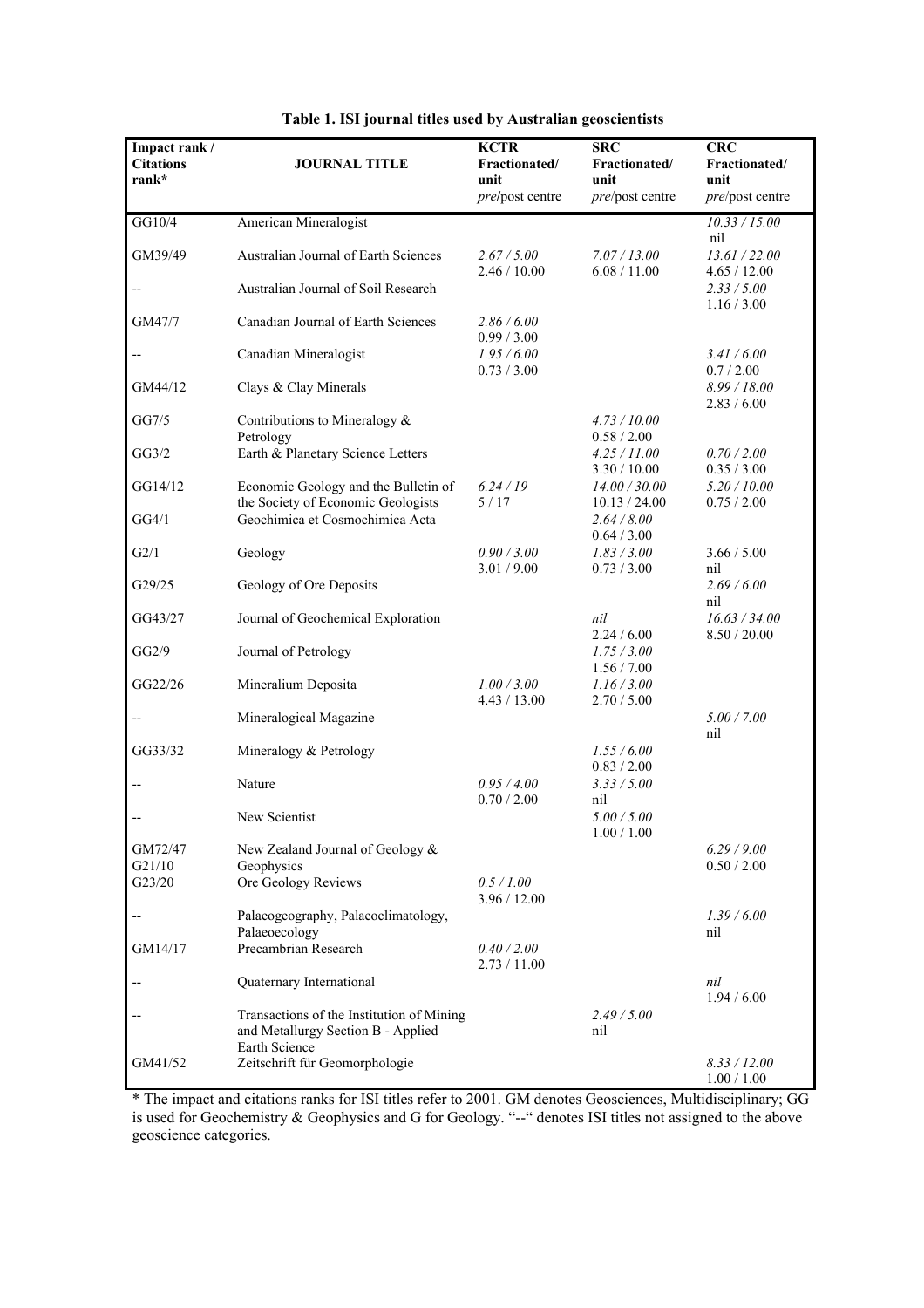Some of the participants from the CRC exhibited a strong preference for the *JGE* prior to their joining the centre, and this has continued afterwards. One of the participant researchers had been an Associate Editor of this journal with full editorial control for Australia prior to joining the CRC and continued this interest until 1999.

In conclusion, *AJES* clearly appears the preferred ISI journal tiled by the Australian geoscientists. The preferred international titles are two: *EG*  (preferred by the KCTR and SRC) and the *JGE* (preferred by the CRC). The Society of Economic Geologists continues to publish its journal *EG* in paper format and it is not yet available as an electronic journal (SEG, 2001). Elsevier offers the *JGE*[2](#page-4-0) in electronic and paper formats.

# **3.3 DETYA titles used**

 $\overline{a}$ 

There were in total 81 titles used by the participant geoscience researchers which were not included in the ISI indexes. Seven of them appeared on the 2001 list of the Department Education, Training and Youth Affairs (DETYA), now DEST, refereed journals listing (DETYA, 2001). The DETYA list $3$ :

contains the names of journals that have been assessed by DETYA as satisfying refereeing requirements for the Higher Education Research Data Collection (HERDC)... Inclusion only indicates that *refereeing* requirements have been meet (*sic*). Other requirements for articles, set out in the HERDC specifications, must also be met.

Articles published in journals not listed on this Register may still be eligible for counting in the HERDC if they meet the relevant requirements.... (DETYA, 2001).

This list is particularly important and needs to be closely monitored by those working in centres whose funding is influenced by DETYA, namely the university based researchers. It recognises publications by Australian researchers in journals which are not covered by the ISI, as being of high quality.

However, it was found that the use of the DETYA titles by the geoscience researchers was not extensive. The use of the DETYA listed *Exploration Geophysics* was by one researcher from the KCTR. The SRC researchers make no use of any of the titles. The CRC researchers have made use of four of the titles before the participants joined the centre and continued to use three of the titles *(Agenda, Australian Geographical Studies*, and *MESA Journal)* since joining the centre. Further inspection of the publication lists regarding this usage reveals that only one of these CRC researchers is employed by a university.

# **4. CONCLUSIONS**

The journal title preference analysis of the three geoscience centres produced some interesting patterns:

- Each centre uses one preferred title *Journal of Geochemical Exploration* for the CRC, *Economic Geology* for the SRC and the KCTR. Given the extensive choice of ISI indexed journal titles in which to publish, it is surprising that the main preference for each centre comes to a single title.
- Each of the final titles chosen by the participants is respected in the field of geosciences, is widely read and captured by the ISI. The decision to publish is most likely based on a title which represents the work of the centre and the data suggests that ISI recognition of prospective journal titles is important in this selection.
- There is some continued use by the CRC of DETYA (DEST) titles and little to no use by the KCTR and the SRC. The preference of the participants from these two centres to publish in ISI indexed journals overrides the need to publish in DETYA listed titles.
- The use of other refereed titles by all three
- There is significant preference for the *Australian Journal of Earth Sciences (AJES).* The Australian bibliometric study by Bourke et al. (1996) reports that nearly two-thirds of

<span id="page-4-0"></span><sup>2</sup> As the objectives of the Association of Exploration Geochemists and Elsevier publishers differed, they have now parted company. As of 2000, the Association publishes its own journal: *Geochemistry: Exploration, Environment, Analysis* (AEG, 2001)*,* with the *Journal of Geochemical Exploration* continuing as an Elsevier title (Simpson, 1999, p.1).

<span id="page-4-1"></span><sup>&</sup>lt;sup>3</sup> It would be speculative to consider why certain centres is modest. titles are not considered by DETYA as worthy of being included on their listing. The data regarding those titles considered by DETYA in past years, and rejected, is not available.